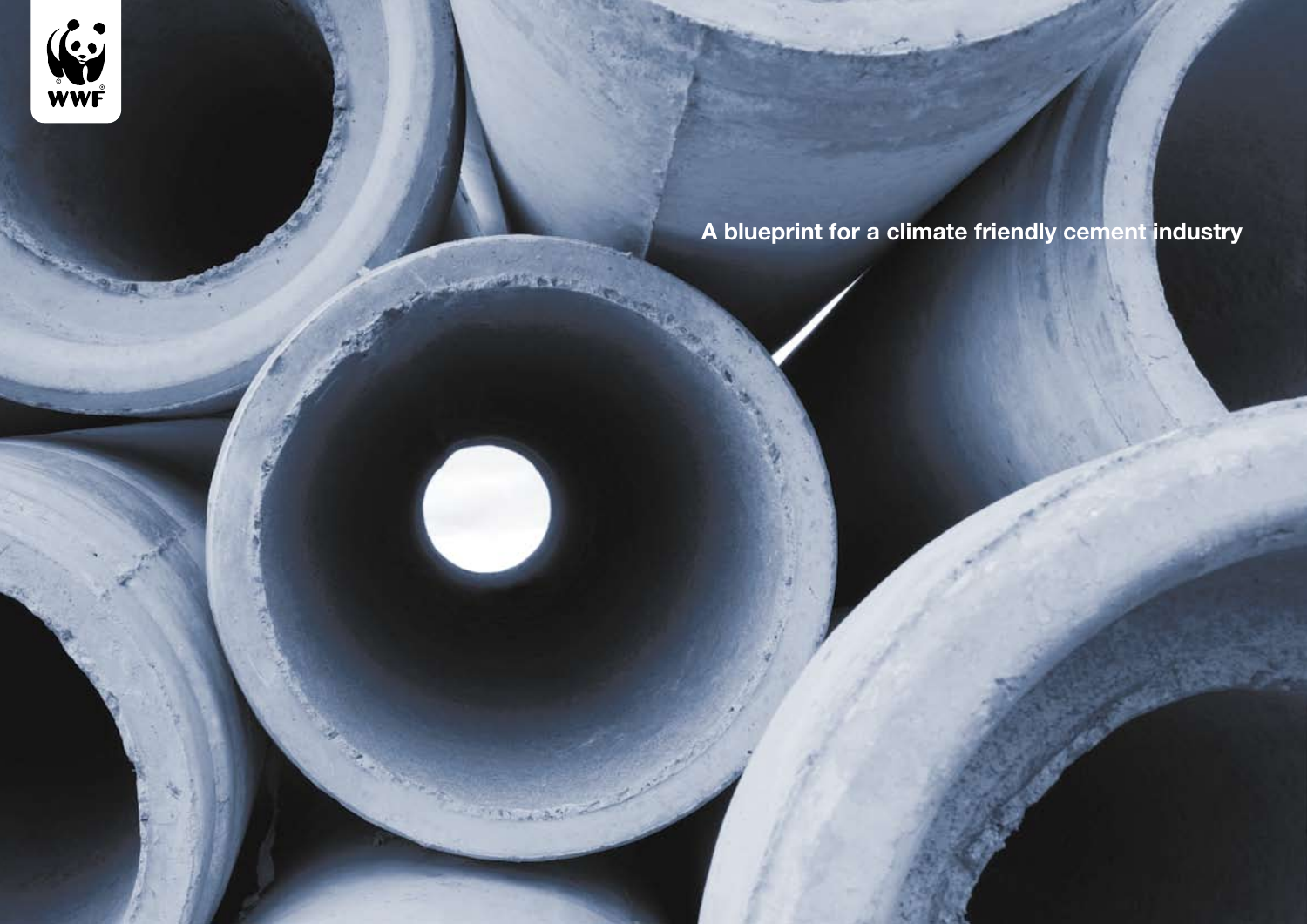

# **How to Turn Around the Trend of Cement Related Emissions in the Developing World.**

A report prepared for the WWF – Lafarge Conservation Partnership

> On behalf of:  **WWF International** Gland Switzerland

Nicolas Müller & Jochen Harnisch Ecofys Germany GmbH Nürnberg – Germany

+49 911 994358-12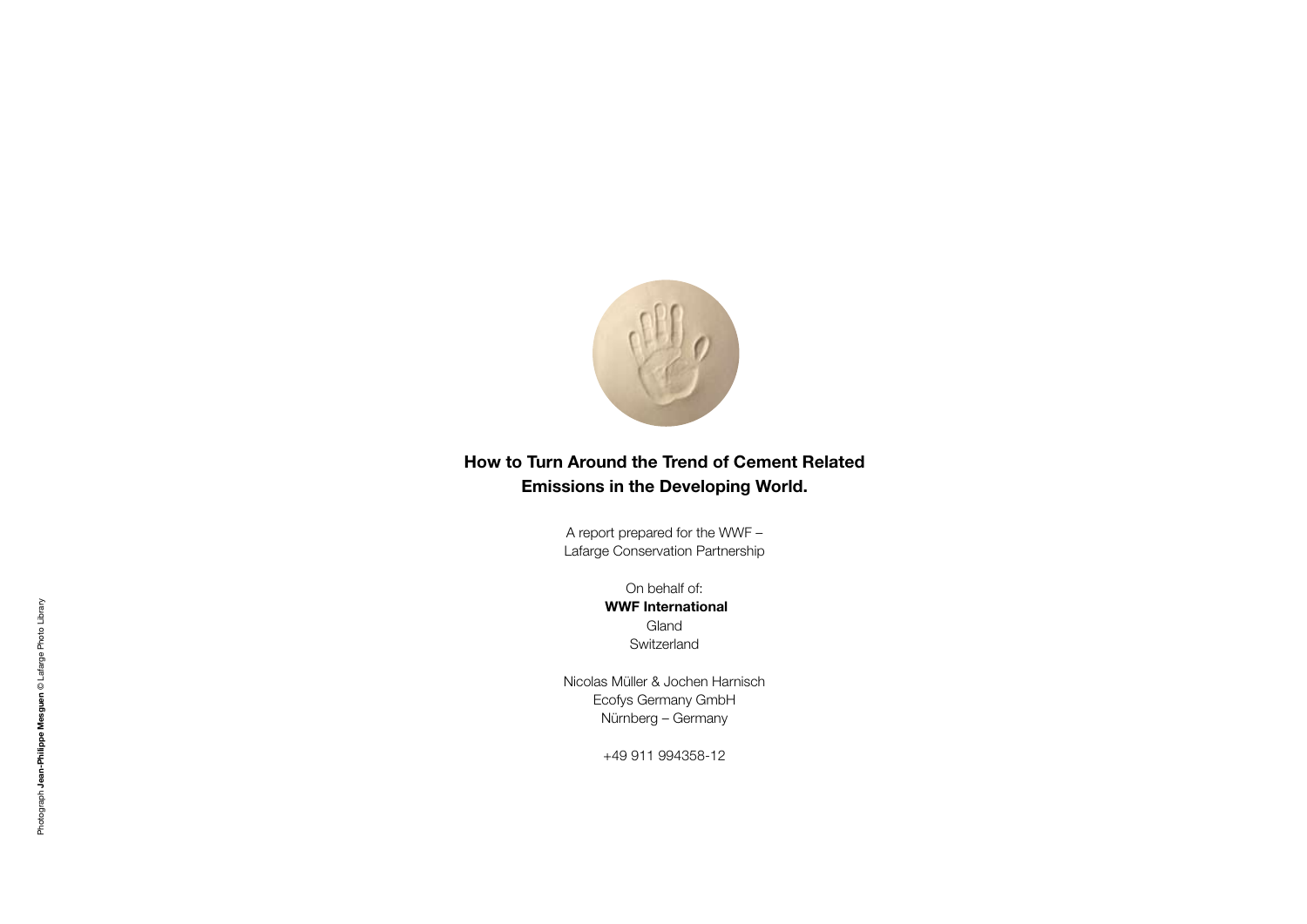# **The crisis of climate change needs urgent solutions. This report proposes solutions for an**  industry sector which is responsible for 8% of global CO<sub>2</sub> emissions, the cement industry.

As economies grow and get wealthier, the demand for construction materials such as cement and concrete is booming. This is particularly visible in emerging economies. The global cement industry is facing the challenge to sustain its business while decreasing its carbon intensity, from production processes, fuel uses and its product end use.

Science tells us that the world must reduce its emissions of greenhouse gases by at least 80 per cent below 1990 levels by 2050. WWF insists that developed countries show the way to this goal with decisive actions to reduce their emissions by 25-40 per cent below 1990 levels by 2020 while supporting and financing additional emissions reductions in carbon- and energy-intensive sectors in developing nations.

This report offers a range of solutions to enable cement companies to turn around their growth of CO<sub>2</sub> emissions and shows how the cement industry can contribute to the task ahead of us. It describes a scenario in which the industry sector grows to more than twice its size in volume by 2050 while it reduces its absolute CO<sub>2</sub> emissions by approximately three quarters compared to global emissions in 2007. Compared to a business-as-usual scenario, the reduction options are even more impressive: the avoided  $CO<sub>2</sub>$  emissions amount to 90% compared to the situation in a "frozen technology scenario" in 2050.

WWF believes that cement companies around the world must take steps to reduce their carbon footprint today, both in emerging economies and industrialized countries. The solutions proposed in this report can help the industry move in the right direction, set targets and take action that will lead to deep greenhouse gas emission reductions.

It is clear that these actions need support from a corresponding policy framework, which must be based on strong caps on overall emissions in developed countries. At the same time, the framework must ensure that developing countries, in particular emerging economies, deviate substantially from a business-as-usual development path.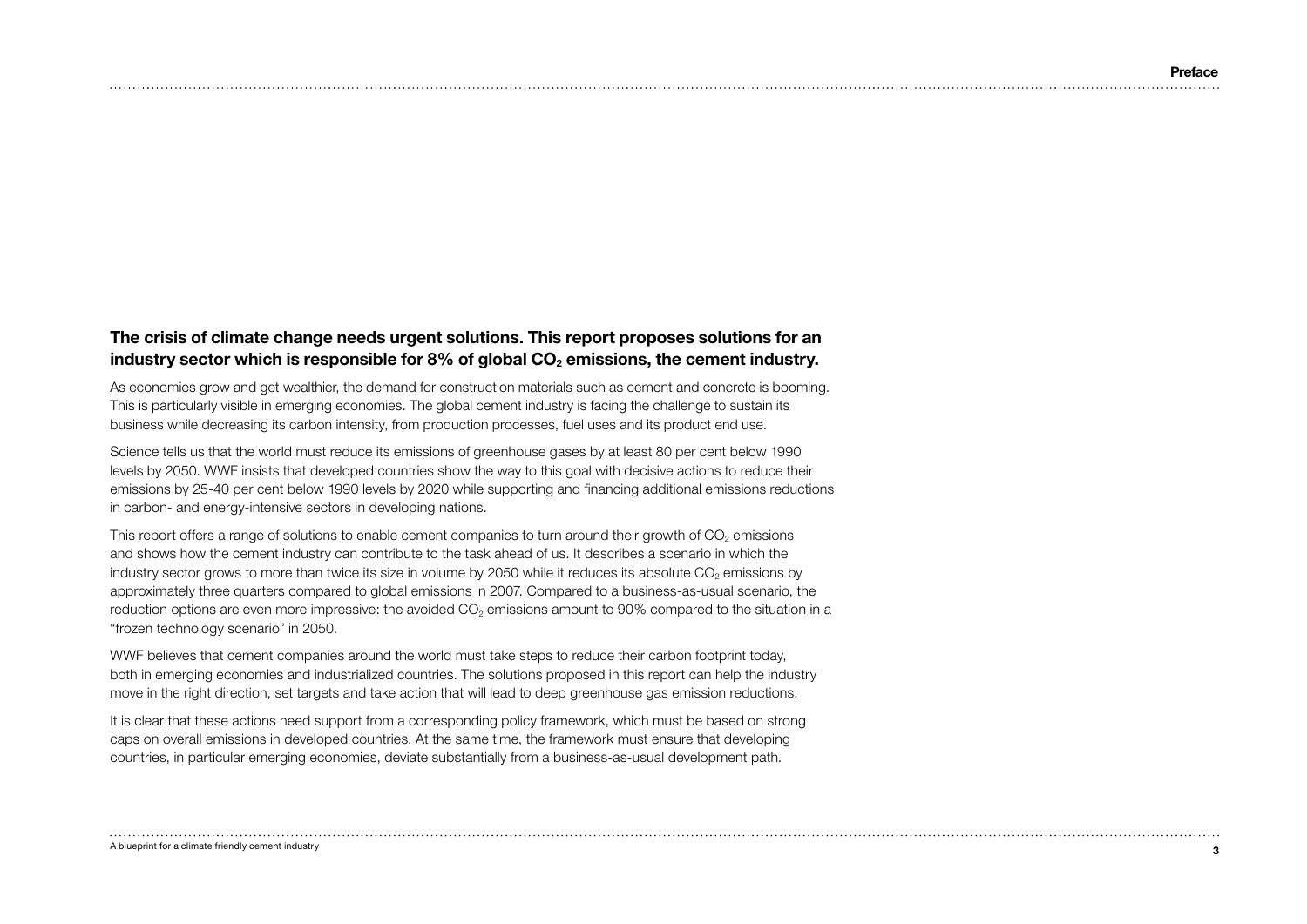To make this possible, sufficient financial resources and technology must be made available from developed countries. A policy framework specifically for the cement sector must contain the following elements:

- Policy regulations taking effect as soon as possible, which guarantee that any newly built or retrofitted cement plants install only best available technology.
- A technology action programme to enable the industry to reach globally set sectoral standards. This action programme should receive financial support for Non-Annex 1 countries from Annex 1 countries.
- • Policies to support cross-sectoral mitigation efforts, as the end-user industries such as the construction industry will play a crucial role in the efficient and appropriate use of cement. This type of cross-sectoral mitigation effort has been largely unexplored to date.
- • Policies that guarantee the sustainable production of biomass energy sources, which could reduce the industry's dependency on fossil fuels.
- Standardized criteria and screens for financial service companies to define and integrate the climate risk of the cement sector and individual cement companies.

While this report in particular focuses on solutions for the cement sector in China, it is obvious that these solutions can and must be transferred to other countries as well, including industrialized countries. The carbon intensity of cement production in industrialized regions, in particular in North America, is sometimes worse than that in emerging economies. WWF urges cement producers all around the world to develop serious action and investment plans to achieve a low carbon business model for their industry.

WWF would like to thank the authors from Ecofys, as well as the experts and reviewers in China and elsewhere for the excellent work contributed to this report. WWF would also like to thank Lafarge staff in France and China for contributing their expertise and time to this report.

**Kim Carstensen**<br>
Leader, Global Climate Initiative, WWF International<br>
Head. Climat

Head, Climate Business Engagement, WWF International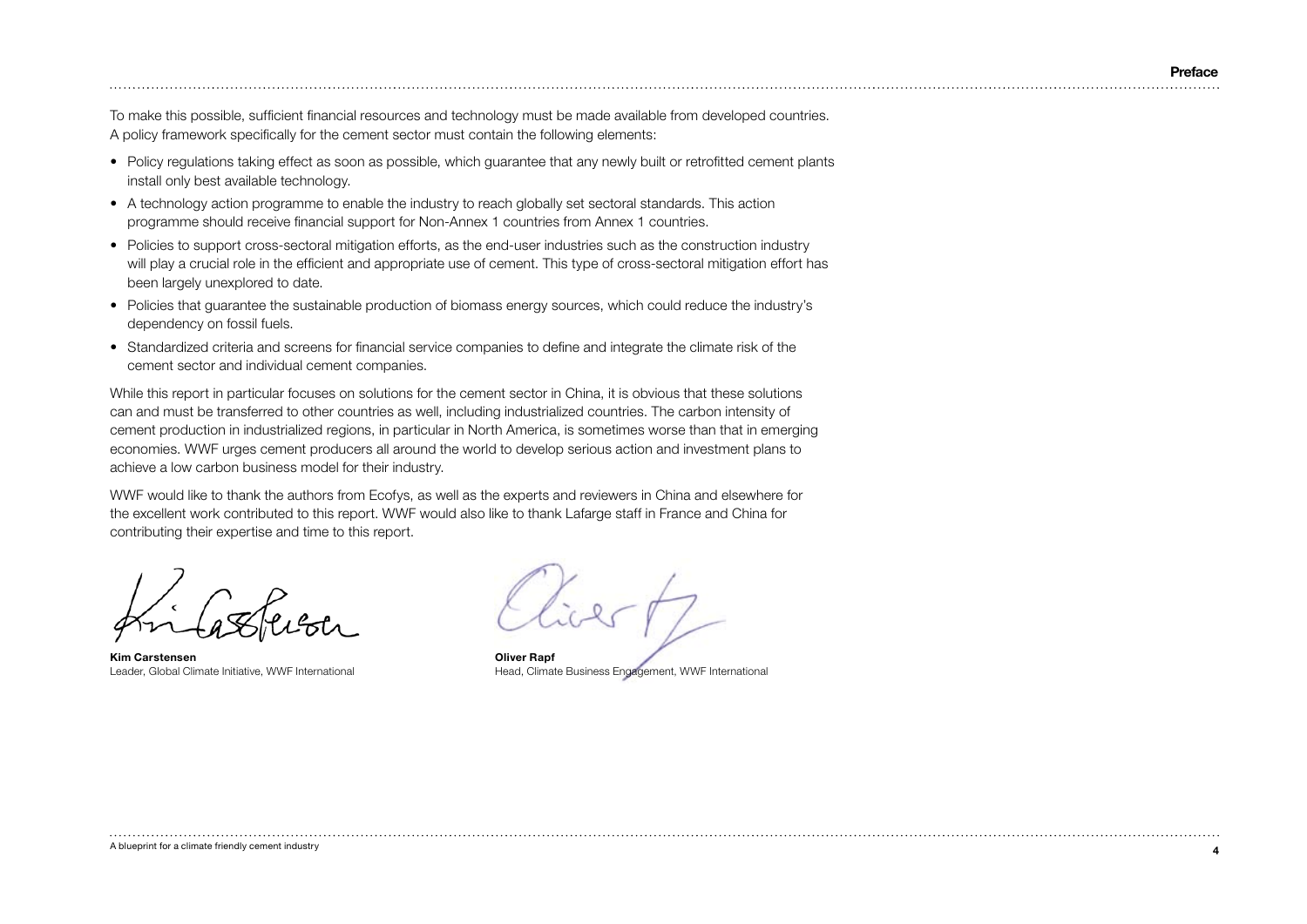We would like to thank the following persons for their input made during and after the study trip to China:

**Sui Tongbo** Vice President, Chinese Building Materials Academy.

**Kong Xiangzhong** Secretary General, China Cement Association.

**Lui Ming** Deputy Director, Office of Rare Earth & Building Materials of Department of Industry – National Development & Reform Commission.

**Tan Li** Director of Foreign Affairs Office, Chinese Building Materials Academy.

**Cui Yuansheng** Vice President, Institute of Technical Information for Building Materials Industry of China, National Cement Information Network.

**Zhuang Guiyang** Senior Research Fellow, Research Center for Sustainable Development, Chinese Academy of Social Sciences.

**Chen Ying** Senior Research Fellow, Research Center for Sustainable Development, Chinese Academy of Social Sciences.

**Zhang Ruiying** Program Officer, China Sustainable Energy Program, Energy Foundation.

**Hu Xiulian** Research Professor, Energy Research Insitute.

**Wang Lan** China Building Material Academy.

**Cui Qi** Director Professor, Research Institute of Cement & New Building Materials.

**Peng Zhihui** Director, Chongqing Administration Office of Supporting Fees for Urban Construction.

**Mr. Farseer** Department of Science and Technology of Ministry of Construction; Sino-Dutch Sustainable Building Demonstration Project Management Office.

**He Hong** Director Engineer; Chongqing Municipal Economic Commission.

**Jane Zhou** Lafarge China, Senior Vice President.

**Frederic Vallat** Resource Recovery Manager, Lafarge.

**Liu Zuoyi** Senior Consultant, DigitalCement.

Further we would like to thank all reviewers who contributed to this report through their comments: Lynn Price (Lawrence National Berkeley Laboratories), Prof. Niklaus Kohler (University of Karlsruhe), Prof. Elmar Bollin (University of Applied Sciences Offenburg), Wang Lan (China Building Material Academy) and Ying Chen (Chinese Academy of Social Sciences).

This report was prepared as a master thesis by Nicolas Müller at the University of Applied Sciences Offenburg (Germany) under the supervision of Prof. Elmar Bollin (University of Applied Sciences Offenburg) and Dr. Jochen Harnisch (Ecofys Germany GmbH in Nürnberg (Germany)).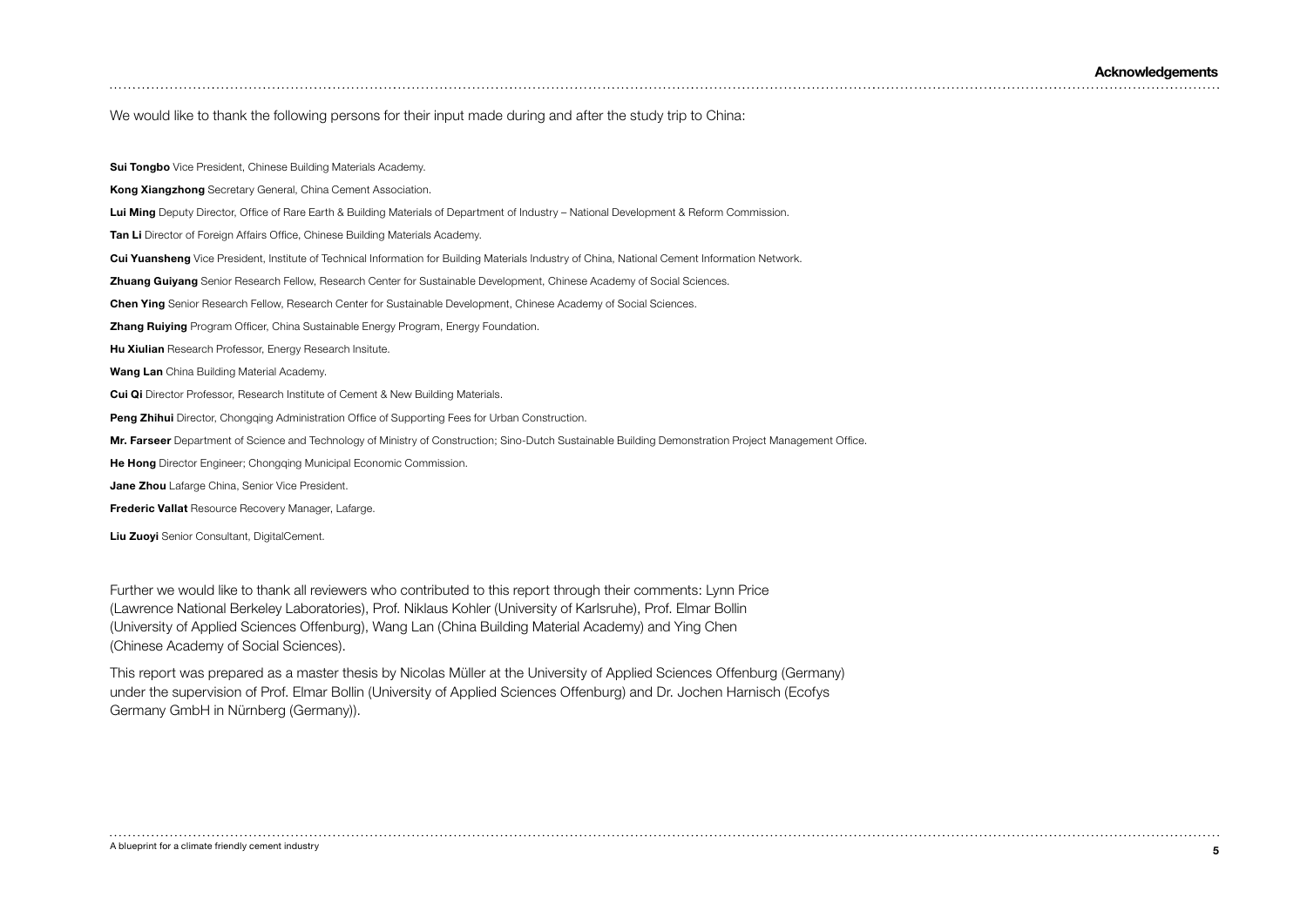# **Contents**

|       | Executive Summary <b>Executive Summary</b>                                                       |    |
|-------|--------------------------------------------------------------------------------------------------|----|
|       |                                                                                                  | 07 |
|       |                                                                                                  | 07 |
| 1.3   |                                                                                                  |    |
| 1.3.1 |                                                                                                  | 08 |
|       | <b>1.3.2</b> Increase the share of biomass <b>CONSCRETE ASSESS Increase the share of biomass</b> | 08 |
|       |                                                                                                  | 09 |
|       |                                                                                                  | 09 |
|       |                                                                                                  | 09 |
|       |                                                                                                  | 09 |
|       |                                                                                                  |    |
| 1.5   |                                                                                                  |    |
|       |                                                                                                  | 16 |

The complete report can be downloaded at www.panda.org/climatesavers

#### **2. Introduction**

- **2.1** Background of this report
- **2.2** Scope of the study
- **2.3** Global emission and production scenarios
- **2.4** Cement in global mitigation scenario
- **2.5** Evolving climate policy framework

### **3. Cement production and emission reduction options**

- **3.1** Cement production
- **3.2** CO<sub>2</sub> impact of cement production
- **3.3** Process energy efficiency
- **3.3.1** Kilns
- **3.3.2** Preheater and precalciner
- **3.3.3** Grinding and blending
- **3.3.4** Transportation
- **3.4** Electricity efficiency
- **3.4.1** Electrical consumption
- **3.4.2** Waste heat recovery
- **3.4.3** Cement and power hybrid plants
- **3.4.4** Topping cycles
- **3.4.5** Comparison of strategies
- **3.5** Fuel type
- **3.5.1** Conventional fossil fuels
- **3.5.2** Fossil based alternative fuels
- **3.5.3** Biomass
- **3.6** Clinker substitutes and alternative raw materials
- **3.7** Innovative cement based material
- **3.8** Transition to low CO<sub>2</sub> products
- **3.9** More efficient use of concrete
- **3.9.1** Optimized construction **3.9.2** Durability of buildings
- **3.9.3** Disposal and recycling of concrete
- **3.10** Integrated analysis of potential
- **3.11** Carbon capture and storage

#### **4. Reduction scenarios for selected developing countries**

- **4.1** Brazil
- **4.2** Malaysia
- **4.3** Morocco
- **4.4** Philippines
- **4.5** Discussion of commonalities and differences
- **5. Emission reduction scenarios for cement production in China**
- **5.1** The framework
- **5.2** Production scenario for China
- **5.2.1** Demographics
- **5.2.2** National economy
- **5.2.3** Relation between wealth and cement demand
- **5.2.4** Scenario for China
- **5.2.5** Energy sector in China
- **5.3** The Chinese cement sector: status quo and trends
- **5.4** Potentials and barriers for reduction measures
- **5.5** Ancillary effects
- **5.6** Energy in buildings
- **5.7** Greenhouse gas emission mitigation scenario for China
- **5.8** National and regional policies and measures to realize reduction measures
- **5.9** International policies and measures: e.g. CDM and activities under AP6
- **5.10** Relevance of results from China for other developing countries

#### **6. Towards an Action Plan**

- **6.1** Conventional and advanced emission reduction options
- **6.1.1** Improve the thermal efficiency of kilns
- **6.1.2** Increase the share of biomass
- **6.1.3** Improve the electrical efficiency of plants
- **6.1.4** Develop Carbon Capture and Storage (CCS)
- **6.1.5** Use cement more efficiently
- **6.1.6** Expand the use of additives and substitutes to cement clinker
- **6.2** The result: a pathway to a low carbon cement industry
- **6.3** Making it happen a climate-friendly cement industry
- **7.** Acronyms
- **8.** Glossary
- **9.** Units

- **10.** Annex I Methodology Chinese cement demand
- **11.** References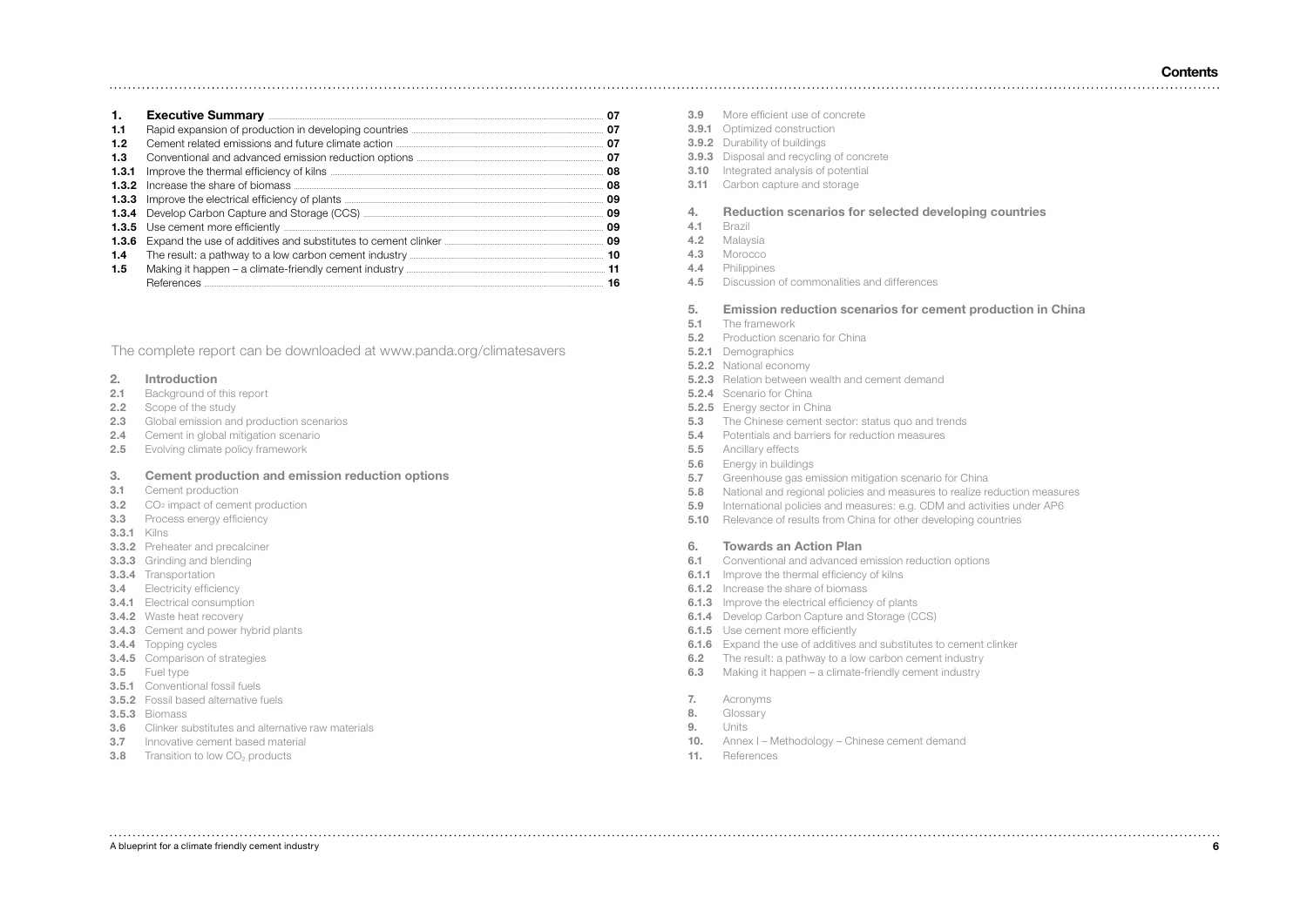# **1. Executive Summary**

The continued growth of key world economies results in an increasing demand for construction materials. As a consequence, the global production of cement in 2030 is projected to grow to a level roughly five times higher than its level in 1990, with close to 5 billion tonnes worldwide [1]. This has a significant impact on the overall level of anthropogenic greenhouse gas (GHG) emissions as the production of each tonne of cement leads to emissions of roughly 0.89 tonnes of carbon dioxide<sup>[2]</sup>. As a consequence, the emissions of the global cement sector alone are very likely to surpass the total amount of  $CO<sub>2</sub>$  emissions of the EU before 2030. This report attempts to identify the drivers of this process and explore options to mitigate emissions.

### **1.1 Rapid expansion of production in developing countries**

Figure 1.a shows the rapid expansion of global cement production since 1990, which mainly stems from production increases in China. The viewgraph also shows projected future increases of cement production. Many new cement plants are going to be built in the next decade, especially in developing countries. Their lifespan will probably exceed 40 years. In a future carbon constrained world, the profitability of individual plants will depend on their CO<sub>2</sub> intensity. Significant emissions reductions at existing plants by improving the technology and operating practices are achievable. The accelerated closure of outdated plants with low efficiency can also make substantial contributions to emission reductions.

### **1.2 Cement related emissions and future climate action**

Globally, widespread agreement has been reached that the threat of climate change is real. Global action needs to be taken to reverse the increasing trend of global greenhouse gas emissions. During the next 10 years, global emissions levels should be reduced to 50% less than their 1990 levels by 2050. This will reflect the so-called 450 ppm stabilization scenario aiming to limit global warming during the 21st century to 2°C<sup>[3]</sup>. These objectives find growing acceptance, including at the international policy level. They are likely to be implemented in negotiations under the umbrella of the United Nations.

By 2006, cement production contributed to roughly 8% of worldwide anthropogenic CO<sub>2</sub> emissions [4] or 6% of total anthropogenic greenhouse gas emissions. Despite significant improvements in efficiency, cement related emissions are expected to increase by 260% throughout the 1990-2050 period (Figure 1.b).

As a result, the challenge arises of how to transform the traditional way of producing cement into a sustainable business model, and how efforts to reduce the emissions from the cement sector can be implemented in a timely fashion.

### **1.3 Conventional and advanced emission reduction options**

Currently the production of one ton of cement commonly results in the release of 0.65 to 0.95 tonnes of  $CO<sub>2</sub>$  depending on the efficiency of the process, the fuels used, and the specific type of cement product. Considering the scale of, the worldwide cement production, even a slight decrease in the average global emissions per ton has a large  $CO<sub>2</sub>$ reduction potential. Every 10% decrease in the cement  $CO_2$  intensity by 2050 could save around 0.4 Gt  $CO_2$ <sup>[5]</sup>, and substantially contribute to slowing climate change.



Cement production in industrialized and developing countries [1]

**Figure 1.a**

OECD, other industrial nations and transition economies

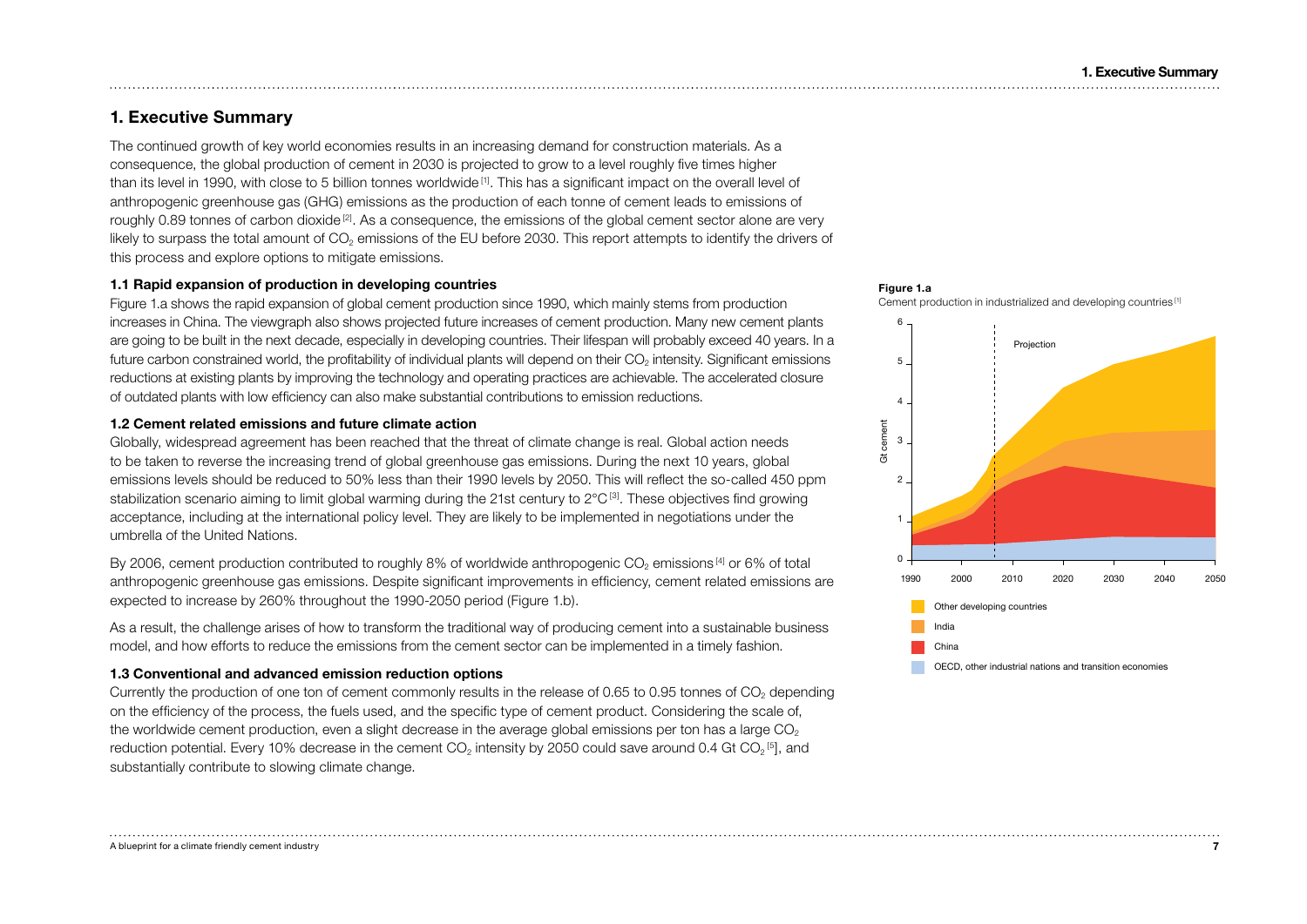Typically, around 55% of the CO<sub>2</sub> emissions in the production of cement clinker originate from the conversion of limestone (CaCO<sub>3</sub>) into lime (CaO). Around 40% of the emissions result from combustion processes needed to yield the thermal energy required for this reaction (1450°C). Through energy efficiency measures, emissions and fuel costs can both be considerably reduced. The use of biomass as substitutes to carbon intensive fuels can contribute substantially to reducing emissions of fossil CO<sub>2</sub>. By reducing the electricity consumption of one plant additional emissions reductions are possible which could contribute up to 10% of total emissions, depending on the local electricity mix.

Further abatement could originate from the more efficient use of cement and concrete. Even large cement producers cannot significantly influence the demand for building materials. However they can guide participants in the building sector in their specific choices, especially in cooperation with governments. Similar to energy efficiency, or avoided energy consumption, the avoided or reduced consumption of concrete deserves full consideration.

When used in a more efficient way, high strength, specialty concrete or even ordinary concrete and cement products can largely decrease the overall quantity of material used to meet the requirements for projects. The extension of specified lifetimes of buildings from only a few decades to at least a century is also a potent long-term reduction measure of cement demand and related emissions.

Additionally, innovative low  $CO<sub>2</sub>$  cementitious materials are to be considered as a reduction measure. The potential  $CO<sub>2</sub>$ reduction using different kinds of advanced products and optimizations is significant. In the light of the required emission mitigation pathways, they have to obtain large market shares before 2050. These products also require the distribution of information and know-how on all levels and will require the changes to relevant building codes and standards.

The following section provides an overview of the key types of technical measures available to achieve significant reductions of greenhouse gas emissions.

### Cement Production

### *1.3.1 Improve the thermal efficiency of kilns*

The most efficient solution regarding the production of clinker in new kilns, (new rotary kilns with pre-calciner and suspension pre-heaters), is widely applied already today, including in China. It is important to ensure that all new plants are built according to the best available technology. The equipment in numerous plants worldwide is still very far from the best being able to achieve efficiency; energy consumption can reach twice the level of the best available technology and practices. The efficiency of some of these plants can greatly be enhanced through upgrades. Outdated technologies should be phased out because of low efficiency as such plants are commonly heavy polluters and the quality of the cement produced is often inferior. This inhibits the switch to good practices and high quality products.

### *1.3.2 Increase the share of biomass*

The use of biomass in cement kilns is still quite low in the developing world, even if close to 40% were achieved in Brazil. Despite favorable tropical weather which allows a fast growth of the biomass its share as kiln fuel is under 5% in most developing countries. Setting a long term goal of 40% of sustainable biomass in the fuel by 2050 is challenging but achievable. It would require a long term sustainable supply chain for biomass fuels originating from forestry, biological wastes or crops.

### **Figure 1.b** Cement emission forecast vs. mitigation path

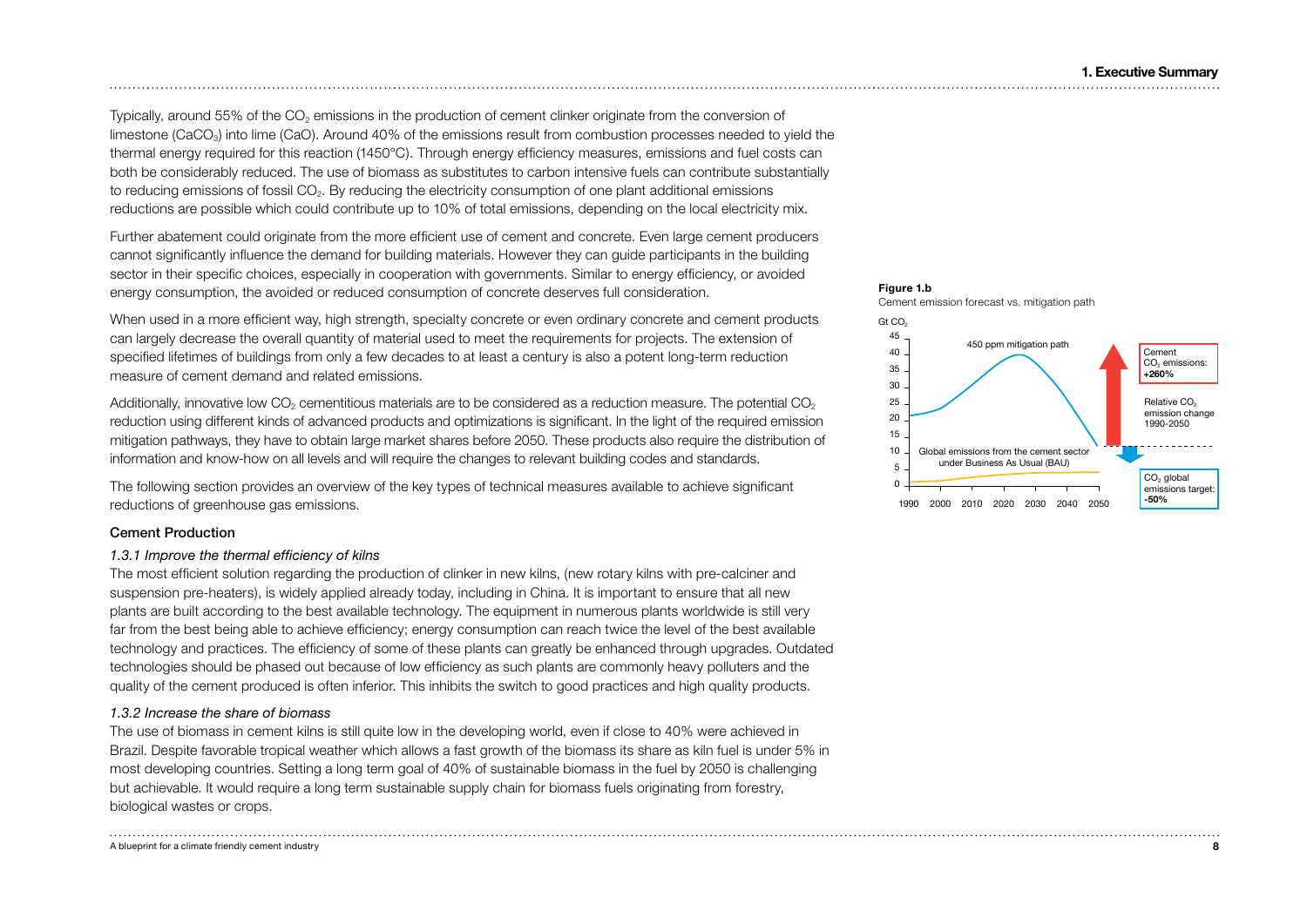### *1.3.3 Improve the electrical efficiency of plants*

Large improvements can be achieved regarding electricity consumption and efficiency. Less than 40 kWh are consumed per ton of cement using WHR (Waste Heat Recovery) and very efficient equipment. This corresponds to a reduction of the current plant electricity consumption by two thirds. This is especially important in countries with a carbon intensive electricity mix. A maximum consumption of electricity in kWh / ton of cement can be agreed between cement companies with developing countries governments for all new plants with WHR (Waste Heat Recovery) as a requirement. At the same time, a goal could be applied for existing plants with increasing targets. This could be done in the frame of a voluntary agreement with all cement companies.

### *1.3.4 Develop Carbon Capture and Storage (CCS)*

Reducing the  $CO<sub>2</sub>$  generated from the cement sector on a scale and in a timeframe compatible with the mitigation scenario is difficult. The sequestration of the  $CO<sub>2</sub>$  produced can be a solution for a low-carbon future. This technology could cover a majority of the cement emissions by 2050. Only 3,000 cement plants worldwide could supply the 5 Gt cement demand by 2050. In order to be able to recover the  $CO<sub>2</sub>$  from all plants by then, it is important that new plants are designed in a way that would allow an upgrade with CCS. Plants which use biomass and are equipped with CCS would remove carbon from the atmospheric cycle and as such have the potential to reduce the  $CO<sub>2</sub>$  in the atmosphere.

### Use of Cement

### *1.3.5 Use cement more efficiently*

Focus can first be set on specifically answering the required function of a project rather than simply delivering a certain quantity of material. In several cases, the concrete consumption can be reduced, sometimes by more than 50%, by applying the right design, and switching to high quality or special concretes. This requires an enhanced cooperation with the customer as well as improved education, information and training on the most advanced alternatives available from cement suppliers. It also requires sound scientific methods and quality controls to be applied throughout the whole life-cycle of cement from production to use.

### *1.3.6 Expand the use of additives and substitutes to cement clinker*

The use of Ordinary Portland Cement is the established business practice in the building sectors of most industrialized and developing countries. Conventional and advanced alternatives to Portland cement can lead to substantial CO<sub>2</sub> reductions ranging from 20 to 80% depending on the case.

Until now, the use of additives and substitutes to Ordinary Portland Cement (OPC) clinker has been one of the most successful measures in decreasing the specific CO<sub>2</sub> emissions from making cements. A long term clinker ratio as low as 0.75 is desirable. Such a target is still challenging since the availability of additives will not necessarily grow at the same rate as the cement demand.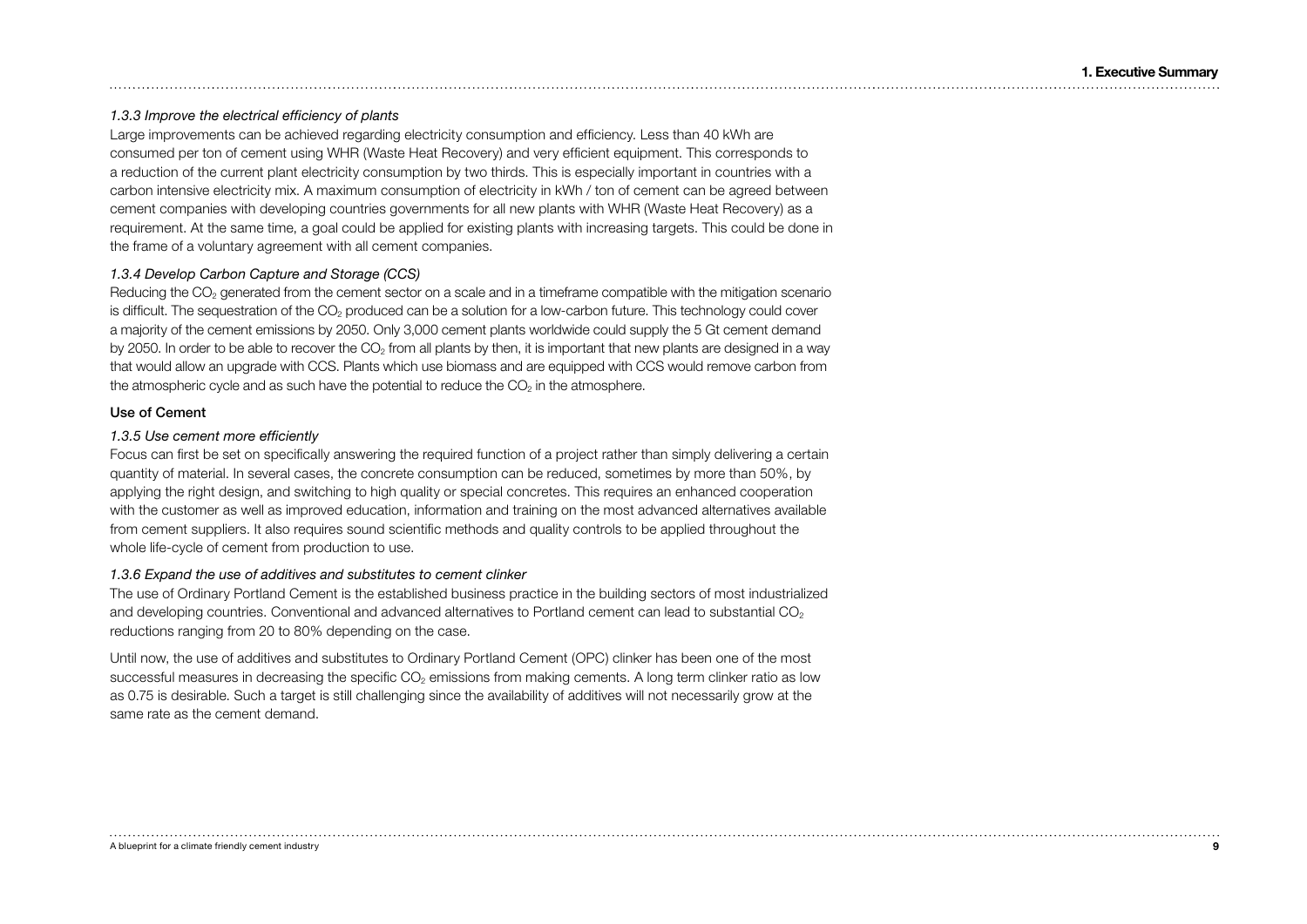If new alternatives to Portland Cement can account for 20% of the market by 2030, they would lead to a 10% decrease in CO<sub>2</sub> emissions from the sector. The introduction of new alternatives to Portland cement is generally very challenging and is expected to take a long time. Therefore, it is advisable to start this process as soon as possible, especially in countries which are still in an earlier stage of development. For this purpose, pilot projects and applications could be developed to "lead by example". Large projects use large quantities of cement for one single customer. Such projects are ideally suited for the introduction of new alternatives to Portland cement before having the technology spread to a broader customer basis. Strong carbon financing or other incentive tools could greatly help to launch these substitutes until they start to spread on their own.

### **1.4 The result: a pathway to a low carbon cement industry**

Most options can be implemented independently. Table 1.a gives an overview of the discussed technical options and shows respective reduction potentials.

### **Table 1.a**

Potential greenhouse mitigation measures and respective potentials until 2050 based on a reference "frozen technology" scenario assuming a consumption of 5.7 Gt cement of cement in 2050 with a constant CO<sub>2</sub> intensity of 0.89 t CO<sub>2</sub> / t cement through 2005-2050 leading to 5.1 Gt CO<sub>2</sub> emitted in 2050 from the cement production

| <b>Measures</b>                                                                                                                                                                                                                                                                                                                                                     | Quantification<br>(all figures are given on a per year basis)                                                                                                                                                                              |
|---------------------------------------------------------------------------------------------------------------------------------------------------------------------------------------------------------------------------------------------------------------------------------------------------------------------------------------------------------------------|--------------------------------------------------------------------------------------------------------------------------------------------------------------------------------------------------------------------------------------------|
| Use cement more efficiently; especially cement used for buildings.<br>Reduce the need for concrete and switch to higher qualities with higher<br>added value. Eliminate low quality concrete for applications.<br>Set a goal for an efficient cement use which would lead to an equivalent<br>of a 15% decrease of cement related CO <sub>2</sub> emissions by 2050 | 15% consumption avoided<br>$= 0.86$ Gt cement avoided<br>$= 0.75$ Gt CO <sub>2</sub> avoided<br>Remaining quantity of cement to be produced $=$ 4.84 Gt<br>Remaining $CO2$ emissions = 4.32 Gt                                             |
| Further expand the use of additives and substitutes to produce<br><b>blended cements</b> and promote alternatives to Portland Cement<br>on large projects to "lead by example" and increase their share in<br>the market.                                                                                                                                           | Decrease the clinker ratio to 0.75 worldwide by 2050 (from 0.87 in 2005)<br>0.88 Gt CO <sub>2</sub> avoided<br>Remaining quantity of clinker to be produced $=$ 3.09 Gt<br>Remaining $CO2$ emissions from the clinker production = 3.12 Gt |
| Improve the thermal efficiency of kilns: to encourage and develop<br>$CO2$ reductions using the best available technology combined with<br>good practices<br>Improve the average kiln efficiency from 4.4 GJ / t clinker in 2005 to<br>$3.0$ GJ / t in 2050                                                                                                         | Energy saved in the kiln<br>$= 0.375$ Gt CO <sub>2</sub> avoided<br>Use of 9.27 EJ instead of 13.60 EJ<br>Energy need reduced by 4.33 EJ                                                                                                   |
| Improve the electrical efficiency of plants on new and existing<br>cement plants through WHR (Waste Heat Recovery) and efficient<br>equipments.<br>Reduce the net electrical consumption of all cement plants to<br>40 kWh / t clinker by 2050                                                                                                                      | Emission savings:<br>$= 0.125$ Gt CO <sub>2</sub> avoided (based on the displacement of coal)                                                                                                                                              |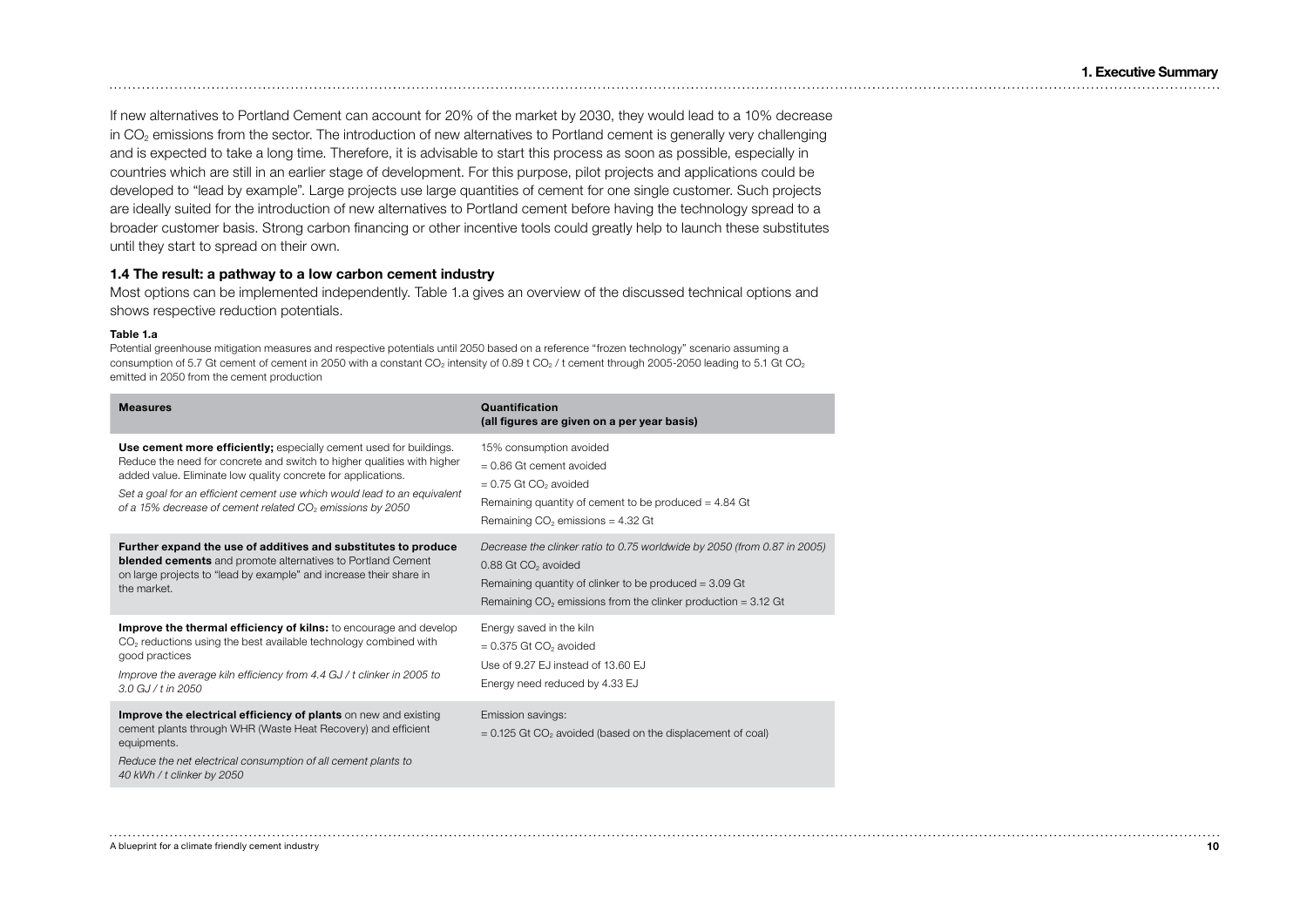| <b>Measures</b>                                                                                                                                                                                   | Quantification<br>(all figures are given on a per year basis)                                                                                                                             |
|---------------------------------------------------------------------------------------------------------------------------------------------------------------------------------------------------|-------------------------------------------------------------------------------------------------------------------------------------------------------------------------------------------|
| Increase the share of biomass in the fuel mix<br>Set a long term goal of 45% of sustainable biomass fuel by 2050 in the<br>fuel mix for cement kilns                                              | The equivalent $CO2$ saved from the displacement of coal as a fossil fuel<br>is around 0.41 Gt                                                                                            |
| Resulting CO <sub>2</sub> emissions per year                                                                                                                                                      | Fossil origin: 2.12 Gt                                                                                                                                                                    |
|                                                                                                                                                                                                   |                                                                                                                                                                                           |
| (G) Develop Carbon Capture and Storage (CCS) with the target<br>to reach a high sequestration of CO <sub>2</sub> emissions by 2050. Develop now<br>plants which are able to be upgraded with CCS. | 60% of the real CO <sub>2</sub> stream sequestrated = $1.54$ t CO <sub>2</sub> captured per year<br>Remaining NET CO <sub>2</sub> emissions of CO <sub>2</sub> in the atmosphere by 2050: |

plants which are able to be upgraded with CCS. *Reach a 60% CO*2 *sequestration share by 2050.*

From combining these measures, the resulting Global Mitigation Path has been quantified and compared to a "frozen technology scenario" in which the CO<sub>2</sub> intensity would remain at the level of 2005 by 2050. Figure 1.c visualizes the quantitative impact of each "reduction wedge" against the reference trend of emissions.

### **1.5 Making it happen – a climate-friendly cement industry**

In order to rapidly progress towards a low-carbon cement sector in developing and developed countries, a combination of different measures have to be taken in order to implement the technical options. The following list provides a portfolio of options. A summary overview is given in Table 1.b at the end of this list.

### (1) Implement a global sectoral approach for the cement industry

Policy or market instruments guaranteeing a certain minimum efficiency of cement plants can be applied by a country, a region or on an international basis in order to have a rapid convergence worldwide towards the best achievable technology and efficiency. Both countries and companies have the possibility to set a minimum standard of efficiency for all new cement plants. Such an approach of a minimum standard in the sector could also be integrated into future climate agreements. Moreover, carbon credits could provide an incentive for plants to achieve a higher performance, based on enhanced technologies and application of best practices.



Impact of different reduction levers on cement related emissions in 2050

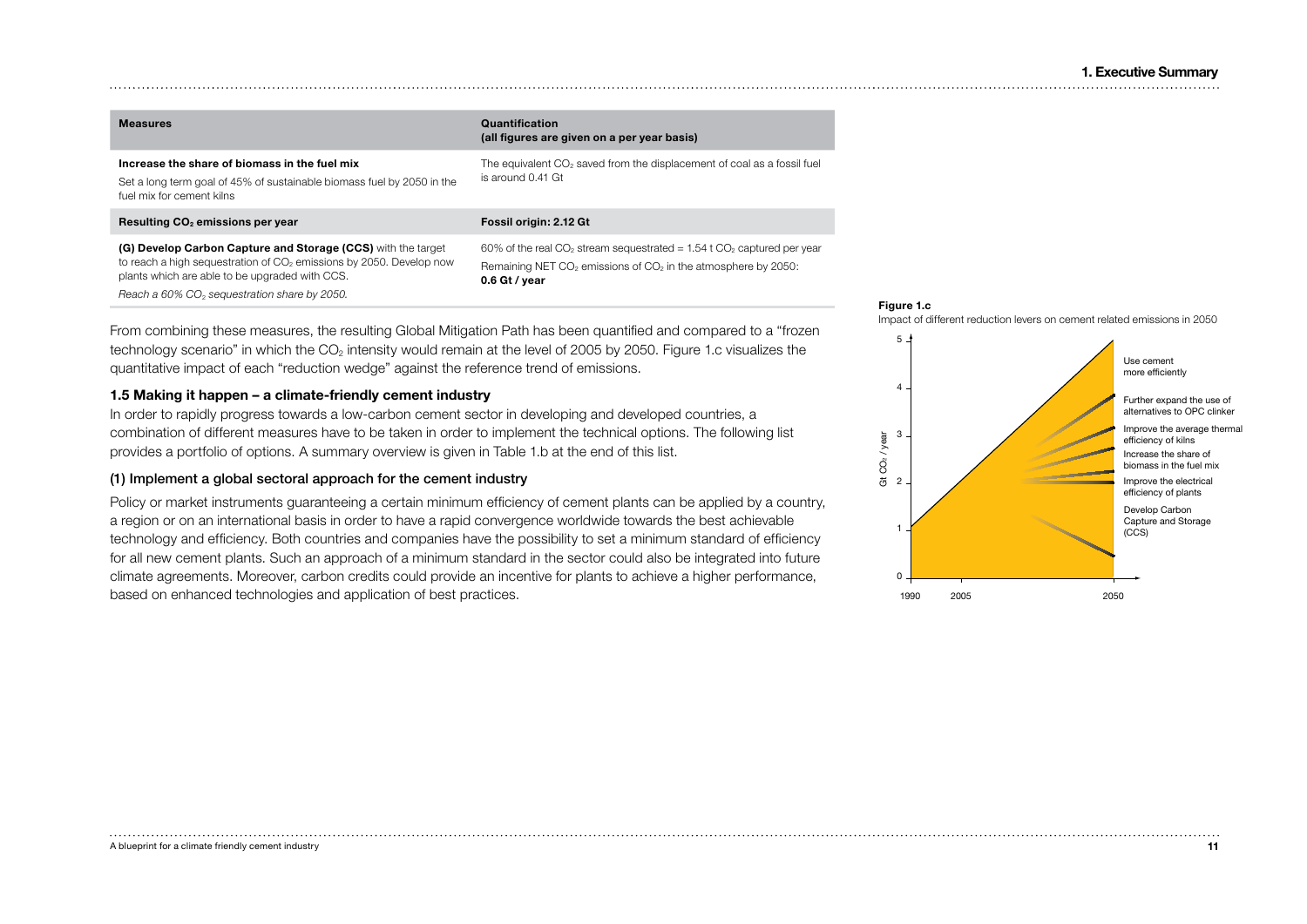Specific tools to accelerate the phase-out of bad practices and outdated technologies are currently missing in the international framework. Financial incentives for the closure of outdated plants are especially lacking. New approaches to retire a maximum of outdated plants can be established in the framework of the Kyoto Protocol (and its successor) with an agreed target to progressively retire plants according to their fuel consumption. In order to accelerate the movement, governments could reduce taxes on imports for advanced technologies or introduce penalty taxes on cement plants with poor efficiency.

### (2) Make  $CO<sub>2</sub>$  reductions integral part of the business model

Together with building academies, civil engineering companies and environmental groups, leading cement companies should become leaders in low CO<sub>2</sub> construction. Cement companies have the possibility to start strengthening their skills on the CO<sub>2</sub> consulting field now to provide customers with solutions which have the lowest impact on the climate.

Cement companies, together with building associations and academies should promote the switch to high strength and low CO<sub>2</sub> materials. By switching to high quality cement with a high added value, the companies can enhance their profitability while reducing the quantities and still be answering the demand for construction materials as sufficiently as they do today. In many countries, first steps have been taken to progressively reduce the share of low strength cement produced. A gradual ban of the lowest qualities can be envisioned through the implementation of minimum standards for different applications. The increased use of innovative building materials can play an important role in emissions reduction strategies.

Generally, such new kinds of reduction programs could be implemented under the "Programmatic Clean Development Mechanism" which rewards the result of a program or policy rather than the result of a single project. The development, spread and use of this instrument is essential and could also be part of a future post-Kyoto treaty. Generally, strong measures could accelerate the market penetration of alternative cementitious materials like fiber re-inforced concretes or belite cements up to a critical scale. As such, a policy rewarded by carbon credits is a good instrument to promote these materials.

### (3) Improve the framework for the use of substitution materials

Substitution materials used as binder and mixed with cement already avoid large amounts of CO<sub>2</sub> emissions. Their use can be increased to 35% locally in the cement mix. Several developing countries are going to build a large number of coal power plants in the coming decades. Producing high quality ashes with low carbon content is essential. Used in blended cement, the substitution material provides the same decrease in the  $CO<sub>2</sub>$  emissions as increasing the efficiency of a power plant. In turn, standards can be set for the quality of ashes, possibly using tax and discount instruments. Furthermore, the potential positive impact of ashes on the power plant energy balance and economics should be assessed. For this purpose, operators and technology suppliers of coal power plants need to be involved from an early stage.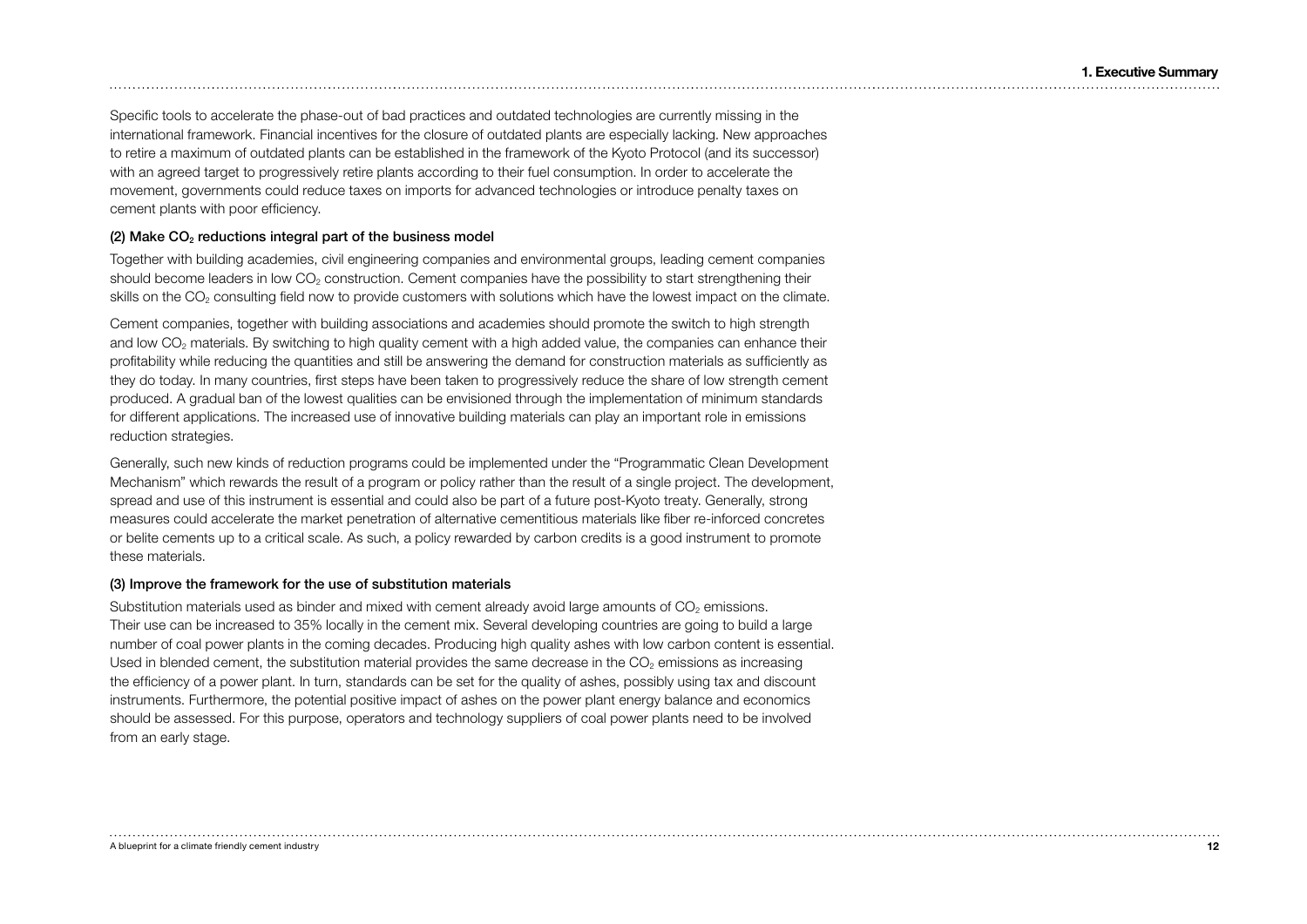### (4) Set up goals for a growing share of biomass

Cement companies should set up a long term sustainability goal for the use of biomass. Together with national governments and environmental groups, cement companies can develop a program for the sustainable use of biomass resources. This could lead to a 2050 goal of 50% average use of biomass in the fuel mix worldwide, which is very close to the current technological limit. However, an increase in biomass use must go hand in hand with the assurance of sustainable biomass sources.

### (5) Update standards for cements

In order to obtain a large share of the market, blended cements or even advanced alternative cementitious materials require product standards in order to permit a judgment based on their performance (e.g. strength, setting time, CO<sub>2</sub> per ton), not on their chemical composition which might be different from ordinary Portland cement. This process should involve cement companies, cement associations as well as individual governments and national and international standardization bodies.

### (6) Create new international policy instruments for the construction sector

All parts of the whole life cycle chain of cement, concrete and final products or construction projects should be taken into consideration for  $CO<sub>2</sub>$  reductions. This requires the development of proper instruments related to programs, national policies or carbon markets. Ideally, a large number of these options could be identified, quantified and verified to qualify as emissions reductions and be rewarded by national policies or carbon markets.

One way to proceed could be to integrate the CO<sub>2</sub> factor in the bidding for large projects. Additionally, a policy could be set up to lower the quantity of  $CO<sub>2</sub>$  used per building surface built.

Discussions on the international level should consider these aspects for their integration into a Post-Kyoto agreement.

### (7) Establish market based instruments on the national level

Financial instruments could be set up easily to target the fossil fuel consumption of the cement industry. A global "cap and trade" system where the emission permits for the cement sector are limited would deliver financial incentives to decrease the carbon intensity. Such a "cap and trade" system can be implemented in various forms [6].

Putting a carbon price on fuel use or emissions creates an incentive for the most efficient plants to fully use their capacity and at the same time restrains the use of the most inefficient ones. Consequently, this would create a large incentive to recover and use as much biomass fuels. If set up properly, the instruments would encourage new plants to be built using even more efficient technologies, and accelerate the phase out of the least efficient.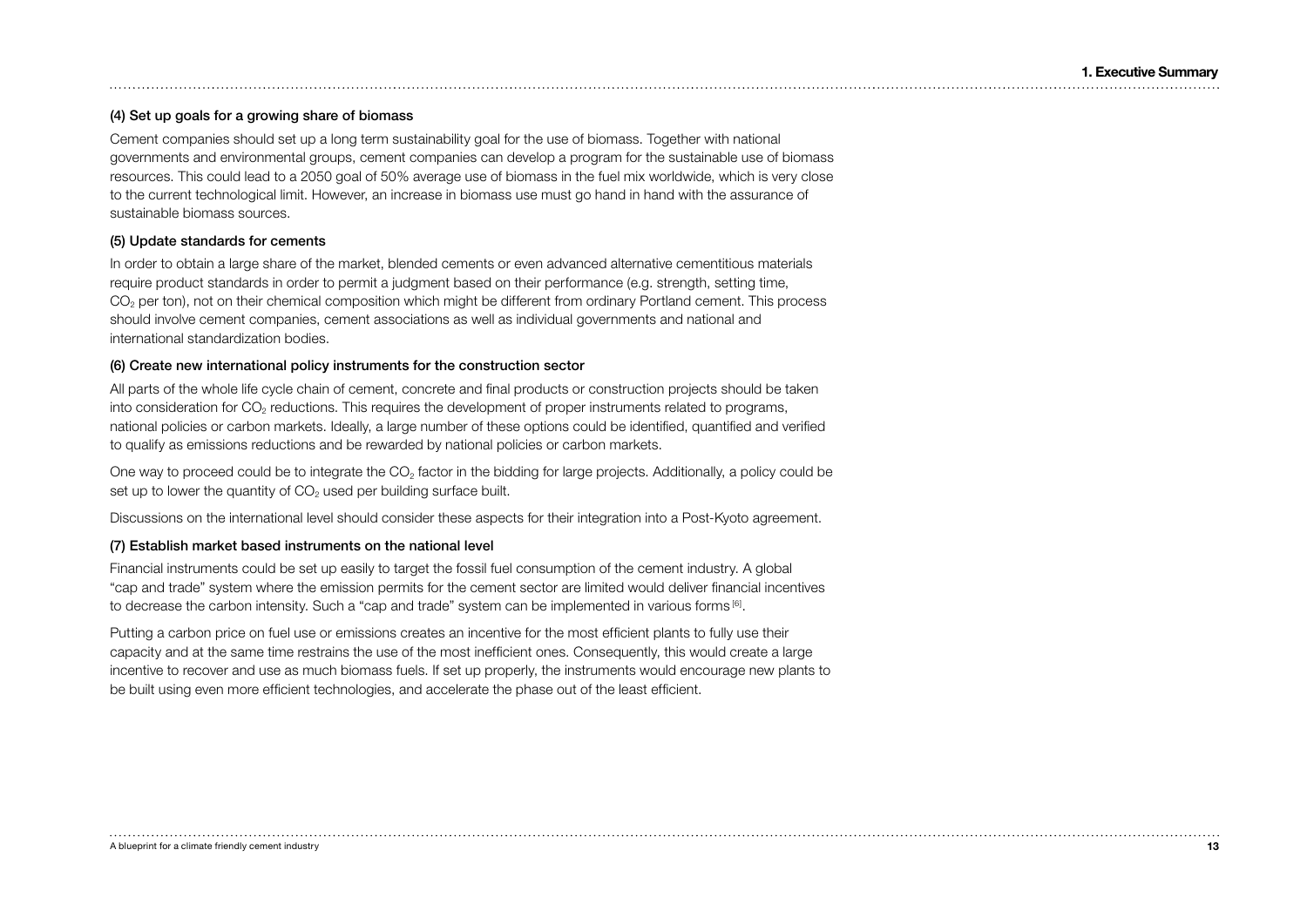### (8) Extend research for advanced technologies

Compared to other  $CO<sub>2</sub>$  emitting sectors, the current research activities on  $CO<sub>2</sub>$  emission reduction options for the cement sector are relatively small considering that the sector is likely to account for more than 10% of total global GHG-emissions in the period 2030-2050. Networks in the research towards a long term low-CO<sub>2</sub> cement industry need to be strengthened by means of cooperation between companies, universities and governments with special clusters in specific countries.

The following points have been identified in this report as especially relevant to the cement sector:

- In a long term future for cement alternatives requiring lower kiln temperatures (700-800°C), explore the possibility of using solar via concentrators as a source of energy.
- Research advanced cogenerations such as integrated cement and power plants.
- Explore the possibility of CCS (Carbon Capture and Storage) to sequestrate CO<sub>2</sub> exhaust gases and avoid releasing them into the atmosphere. Using waste heat through absorption chillers to prepare oxygen for oxygen arc furnaces is a possibility which would increase the thermal efficiency. The resulting  $CO<sub>2</sub>$ , which is nearly pure, could be sequestrated and other Greenhouse Gases like NOx reduced to nearly zero.

### (9) Intensify international capacity building

On multiple levels, an essential element for emissions reductions in the cement sector in developing countries is capacity building. The transfer of skills, competences and knowledge etc. regarding processes and products is required to efficiently put these CO<sub>2</sub> abatement measures into practice. This calls for strong capacity building activities. However, those that have this specific knowledge, which provides a competitive advantage over other cement companies, can be expected to resist these processes or to request a fair compensation.

A key part of the capacity building would be to spread the knowledge on emission reduction options and supporting instruments on a regional level. This can be achieved through education and by employing dedicated specialists for waste, biomass recovery and energetic efficiency at existing plants. Best practices can be spread on a plant level.

The introduction of innovative cementitious material strongly needs capacity building to surpass barriers on multiple levels. The capacity building activities should also address the legal framework at national or larger level in order to achieve widespread emission reduction. New standards for cement could ease the use of blended and alternative cements. Minimum efficiency standards for plants can be set and financial instruments can be used.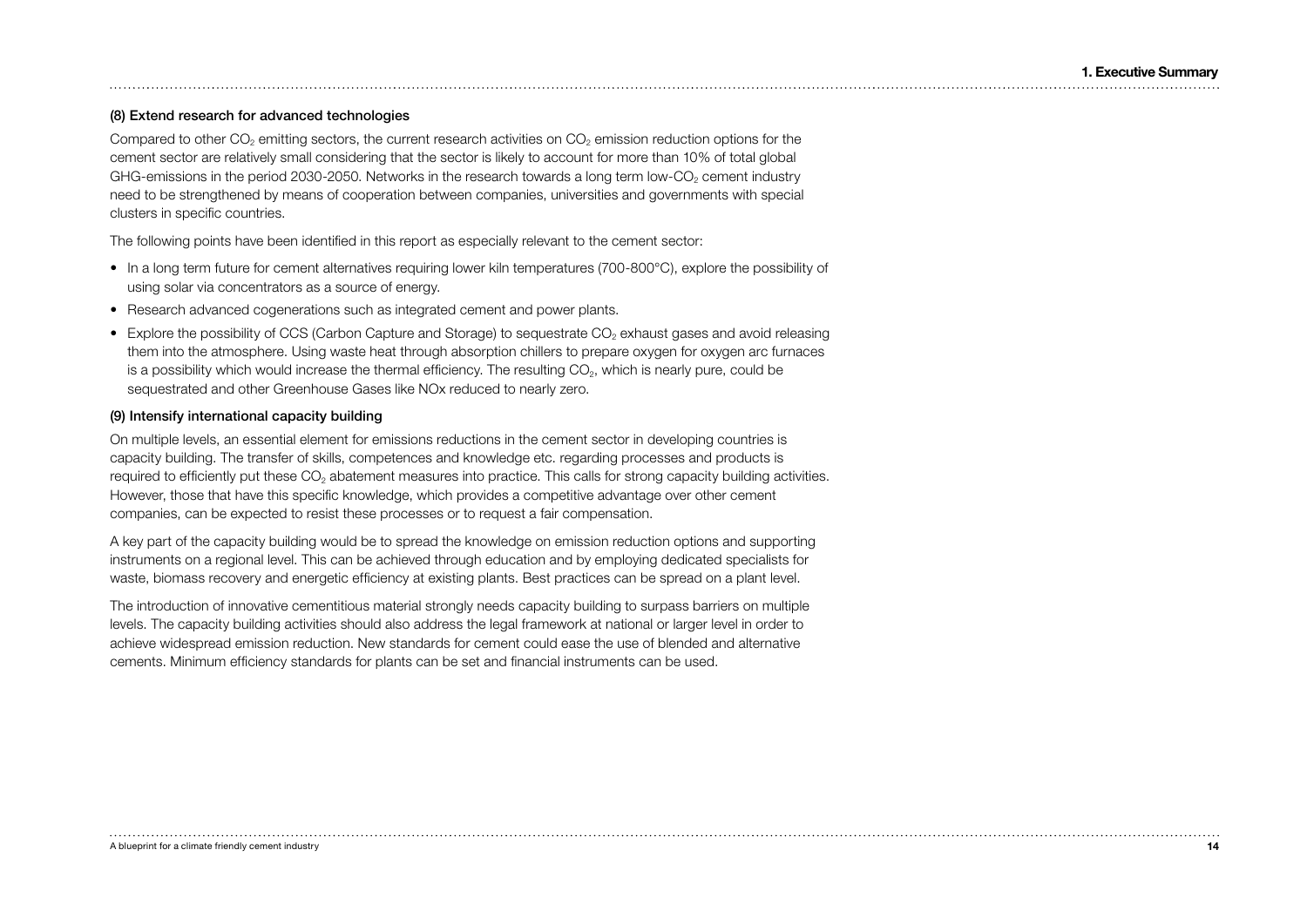**1. Executive Summary**

### **Table 1.b**

Potential: policies and measures to reach the emissions goals

| <b>Potential action</b>                                                                                                                                                                             | <b>Stakeholders</b>                                                                            | <b>Timeframe</b>      |
|-----------------------------------------------------------------------------------------------------------------------------------------------------------------------------------------------------|------------------------------------------------------------------------------------------------|-----------------------|
| (1) Implement a global sectoral approach for the cement<br>industry                                                                                                                                 | Cement companies / NGOs<br>Countries<br><b>UNFCC</b>                                           | Short and medium term |
| (2) Expand the scope of CO <sub>2</sub> reductions by starting to integrate<br>a CO <sub>2</sub> reduction consulting service in the companies                                                      | Cement companies<br><b>NGOs</b>                                                                | Short term            |
| (3) Improve the framework for the use and the availability<br>of substitution material                                                                                                              | Cement companies<br>Industrial producers of substitution material                              | Medium term           |
| (4) Set up a goal for a growing share of biomass On the basis<br>of internal goals and / or on a voluntary agreement for specific<br>regions of the world.                                          | Cement companies<br>Developing countries<br><b>NGOs</b>                                        | Medium and long term  |
| (5) Update standards for cements to allow a maximum blending<br>of cements with clinker substitutes in all countries and allow<br>alternative cementitious materials                                | Cement associations<br>Cement companies<br>Countries                                           | Short and medium term |
| (6) Create new international policy instruments on the<br>construction sector in order to promote a low CO <sub>2</sub> path of<br>the construction sector                                          | Cement companies<br>Producers of substitute an additives for<br>cement<br>National governments | Long term goal        |
| (7) Establish market based instruments on the national level<br>such as fuel taxes or a cap and trade system.                                                                                       | Countries<br>Cement companies                                                                  | Medium and short term |
| (8) Extend research for advanced technologies for long term<br>CO <sub>2</sub> decrease: Solar concentrators, Oxygen arc-furnace with<br>CCS, solar air preheater, advanced cogenerations           | Cement companies<br>Governments<br>Research institutes                                         | Long term             |
| (9) Intensify international capacity building                                                                                                                                                       | International institutions                                                                     | Short and medium term |
| Spread the knowledge about possible reduction<br>CO <sub>2</sub> opportunities across the cement, concrete<br>and building materials chain, including on a local level<br>(producers, users, etc.). | Developing countries<br>Annex 1 countries<br>Major cement companies                            |                       |
| Provide advisory capacity on improvements on<br>the legal frame.                                                                                                                                    |                                                                                                |                       |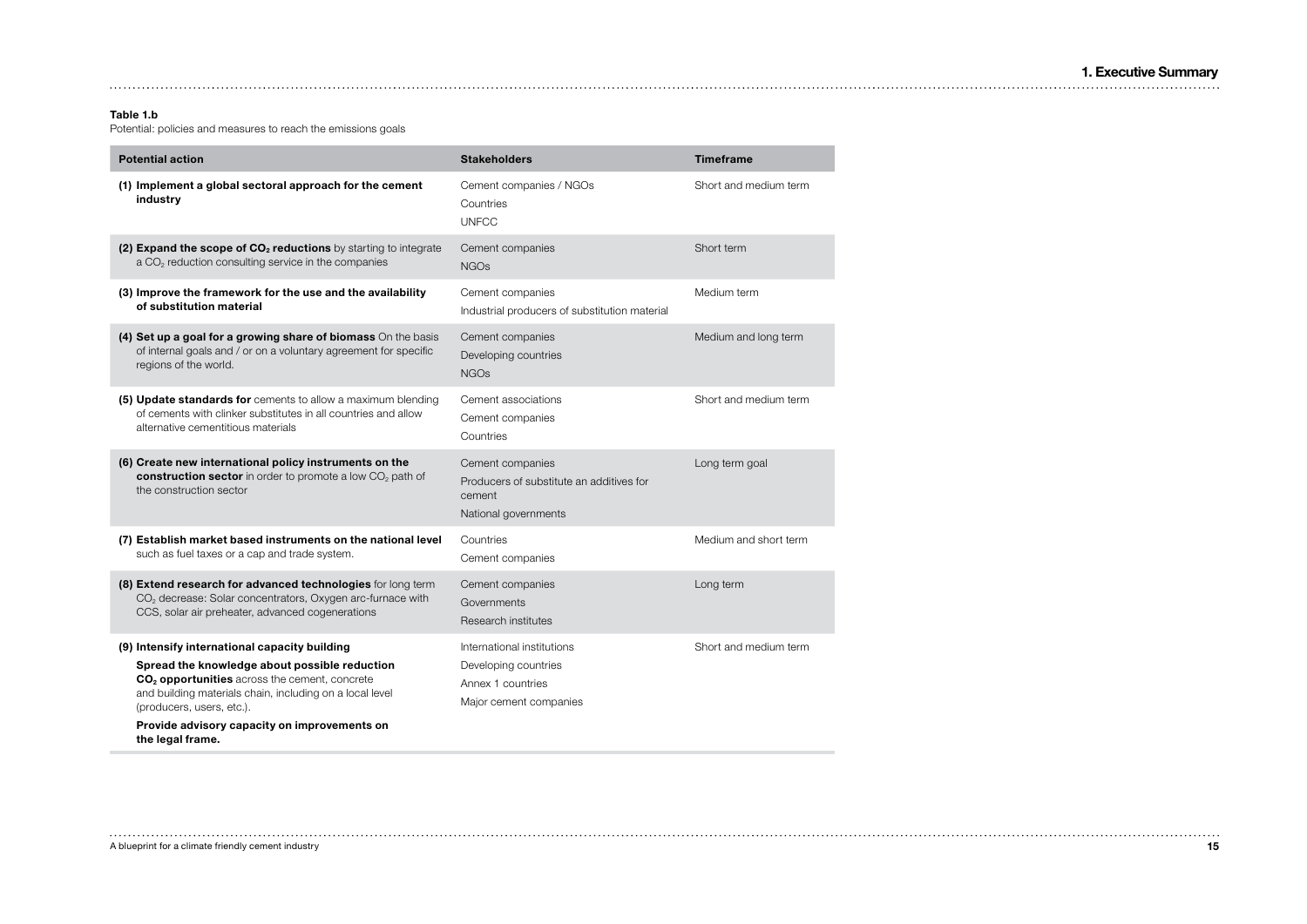1 Own estimates based on figures from:

The European Cement Association. (May 2006). *Activity report 2006*, retrieved from the Cembureau website http://www.cembureau.be/Documents/Publications/Activity%20Report%202006.pdf

US Geological Survey. (January 2007). *Mineral Commodity Summaries*, retrieved from the USGS website http://minerals.usgs.gov/minerals/pubs/commodity/cement/cemenmcs07.pdf US Geological Survey. (April 11, 2006). *Historical Statistics for Mineral and Material Commodities in the United States*, retrieved from the USGS website http://minerals.usgs.gov/ds/2005/140/cement.pdf

Michael Taylor, International Energy Agency. (4-5 September 2006). *Energy Efficiency and CO*2 *Reduction Opportunities in the Global Cement Industry*, retrieved from the IEA website http://www.iea.org/Textbase/work/2006/cement/taylor.pdf

2 The European Cement Association. (2000-2007). Retrieved May 2006 the Cembureau website, *Keyfacts* http://www.cembureau.be/Key\_01.asp

3 WRE 450 Emission Scenario from:

UNEP International Panel on Climate Change. (2001). *Emissions, concentrations and temperature changes corresponding to different stabilization levels for CO*2 *concentrations* http://www.ipcc.ch/present/graphics/2001syr/large/02.18.jpg

4 Percentage based on the global  $CO<sub>2</sub>$  emissions and the cement sector  $CO<sub>2</sub>$  emissions:

Own calculation for the  $CO<sub>2</sub>$  emissions from the cement industry corrected for 2006 based on:

Vattenfall AB (June 2006) *Global Mapping of Industry Greenhouse Gas Abatement Opportunities up to 2030: Industry Sector Deep-dive* retrieved on http://www.vattenfall.com/www/ccc/ccc/Gemeinsame\_Inhalte/DOCUMENT/567263vattenfall/P0272863.pdf

Lynn Price, Ernest Orlando Lawrence Berkeley National Laboratory & Ernst Worrell, Ecofys. (4-5 September 2006). *Global Energy Use, CO*2 *Emissions and the Potential for Reduction in the Cement Industry* internal Ecofys-LBNL source

Global CO<sub>2</sub> emissions from:

Netherlands Environmental Assessment Agency MNP, using BP energy data. (BP, 2007). *Global CO<sub>2</sub> emissions* retrieved from the MNP website at:

http://www.mnp.nl/mnc/c-0533-001g-mnc-02-nl-xls.html and

http://www.mnp.nl/en/dossiers/Climatechange/moreinfo/Chinanowno1inCO<sub>2</sub>emissionsUSAinsecondposition.html

- 5 Own estimates based on the own corrected IEA prognosis from Michael Taylor (2006)
- 6 Jane Ellis, OECD and Richard Baron, IEA (17 nov 2005) *Sectoral Crediting Mechanisms: An Initial Assessment of Electricity and Aluminium*, JT00194332